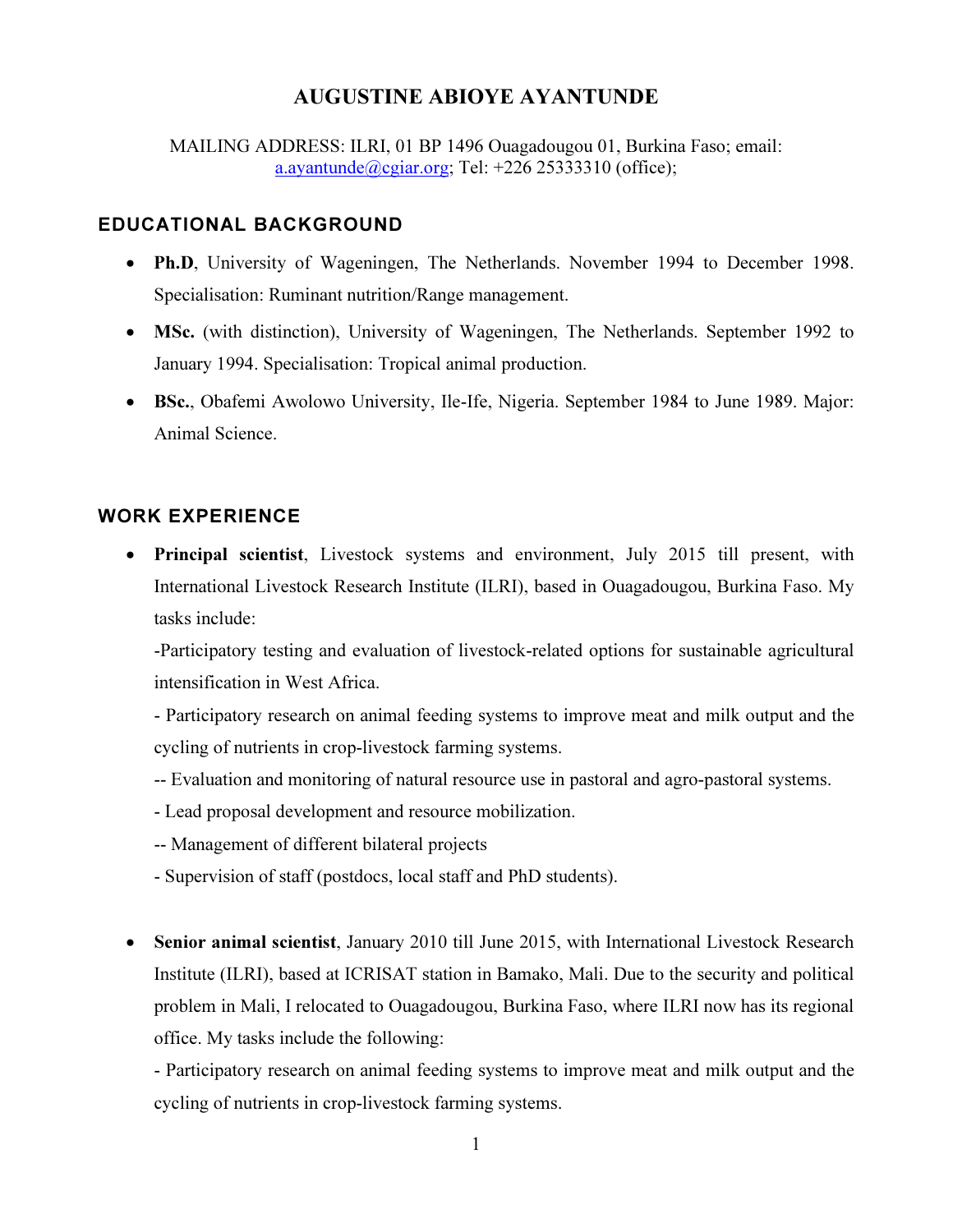- Participatory research to improve feed production from diverse sources and improve the natural resource base.

- Evaluation and monitoring of natural resource use in pastoral and agro-pastoral systems.

- Participatory design, testing and monitoring of on-farm livestock related interventions to enhance adaptive capacity of smallholder farmers to climate change.

- Analysis of local institutions governing natural resource management.
- Management of different bilateral projects
- Supervision of staff (postdocs, NRS and PhD students)
- Contribute to proposal development and resource mobilization.
- Animal scientist, September 2003 to December 2009, International Livestock research Institute (ILRI), based at ICRISAT Niamey, Niger (Sept 2003 to Dec 2007) and ICRISAT Bamako, Mali (Jan 2008 to Dec 2009). My tasks include the following:
	- Evaluation of feed resources in West African Sahel.

- Participatory testing and evaluation of livestock-related options for sustainable agricultural intensification in West Africa.

- Evaluation and monitoring of natural resource use in pastoral and agro-pastoral systems.
- Assessment of vulnerability of pastoral and agro-pastoral systems
- Participatory analysis of pastoral and agro-pastoral systems including adaptation to climate change.
- -Documentation of indigenous ecological knowledge.
- -Supervision of NRS and students

Under the above research activities, I have supervised and co-supervised many MSc students, 3 PhD students, and 2 postdoctoral fellows.

In terms of project management, I have coordinated a number of projects and presently responsible a number of on-going of three projects.

- Lead Principal investigator, Feed the Future Sustainable Intensification Innovation Lab sub-award on "Sustainable intensification through better integration of crop and livestock production systems for improved food security and environmental benefits in Sahelian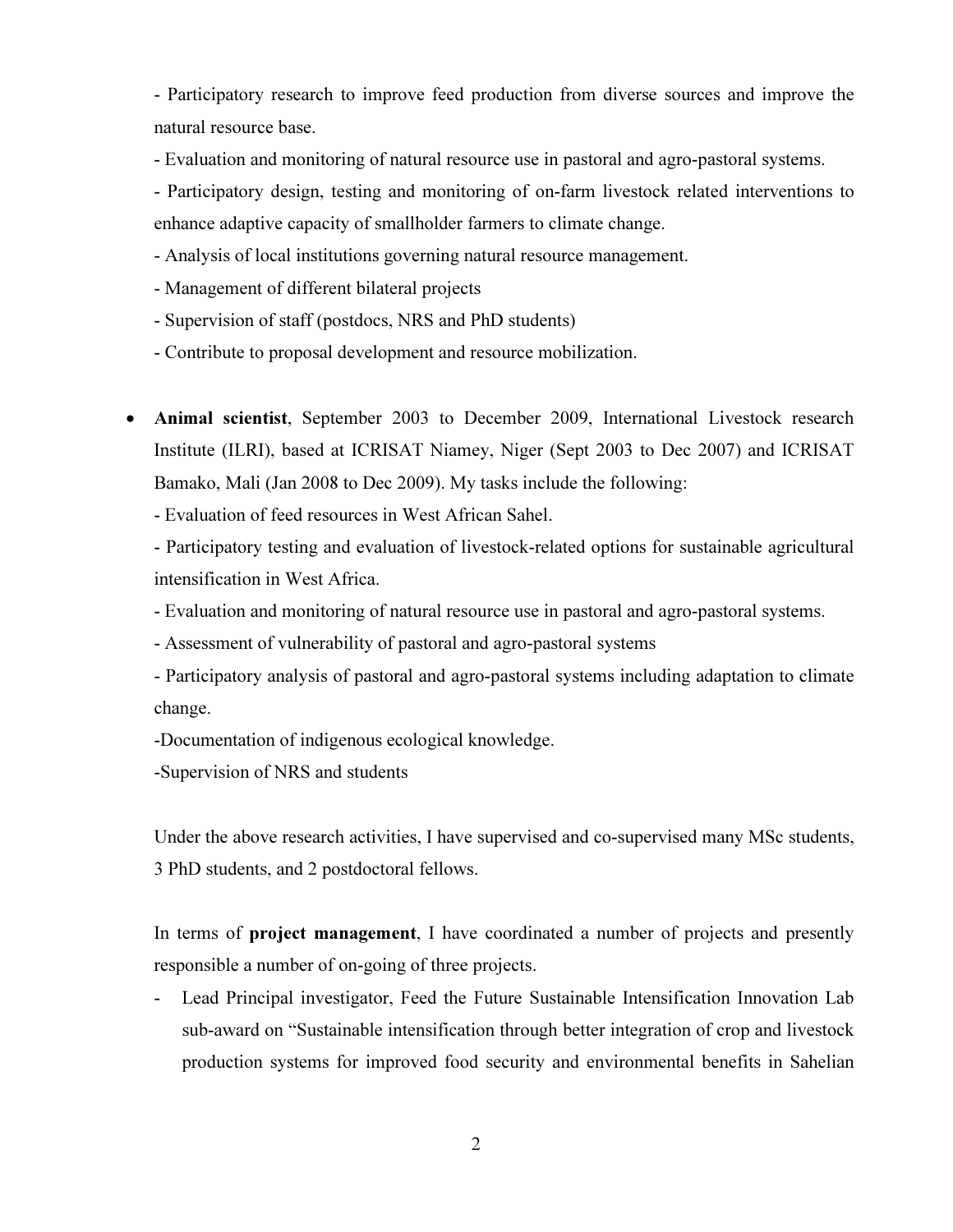zone of Burkina Faso"; October 2015 – September 2019. The project is being implemented in Burkina Faso.

- Project leader, "Realizing the full biomass potential of mixed crop-livestock systems in rapidly changing Sahelian agro-ecological landscapes" (CRP WLE competitive grant); January 2015 – December 2016. The project covers Burkina Faso and Niger.
- ILRI Focal person for the project, "Building climate smart farming systems through integrated water storage and crop-livestock interventions" (IWMI-led CCAFS project). January 2015 to December 2018. The project covers Burkina Faso and Mali.
- ILRI Focal person for the project, "Managing water and food systems in the Volta Niger basins" (IWMI-led project funded by EC-IFAD). August 2014 to December 2016. The project covers Burkina Faso and Ghana.
- ILRI focal person for the USAID Feed the Future Africa RISING project in West Africa led by IITA. June 2012 to December 2016. The project covers Ghana and Mali.
- Project leader, CGIAR Challenge Program on Water and Food project on integrated management of rainwater in crop-livestock agro-ecosystems of Volta basin (October 2010 – Dec 2013; Grant amount: 1.25 million USD). The project covered the Volta basin of Burkina Faso and Ghana.
- ILRI principal investigator for the Farming systems projects being funded by Australian Aid (AusAID) in partnership with West and Central Africa Council for Agricultural Research and Development (CORAF) (April 2011 – December 2013). The farming system projects are four and activities were carried out in Benin, Burkina Faso, Cameroon, Ghana, Niger, Mali and Senegal.
- Outcome leader on natural resource management for Global Environment Facility African Development Bank funded project on Sustainable management of globally significant endemic ruminant livestock of West Africa (2008 - 20013; GEF grant for the project: 10 million USD). The project concerns mixed crop-livestock systems in subhumid zone of Gambia, Guinea, Mali and Senegal.
- Project coordinator, CGIAR Systemwide Livestock Programme (SLP) funded project on reducing vulnerability of pastoral and agro-pastoral systems to climate change in East and West Africa (2007 – 2009; Grant amount: 350,000 USD). The project activities were carried out in Niger and Kenya.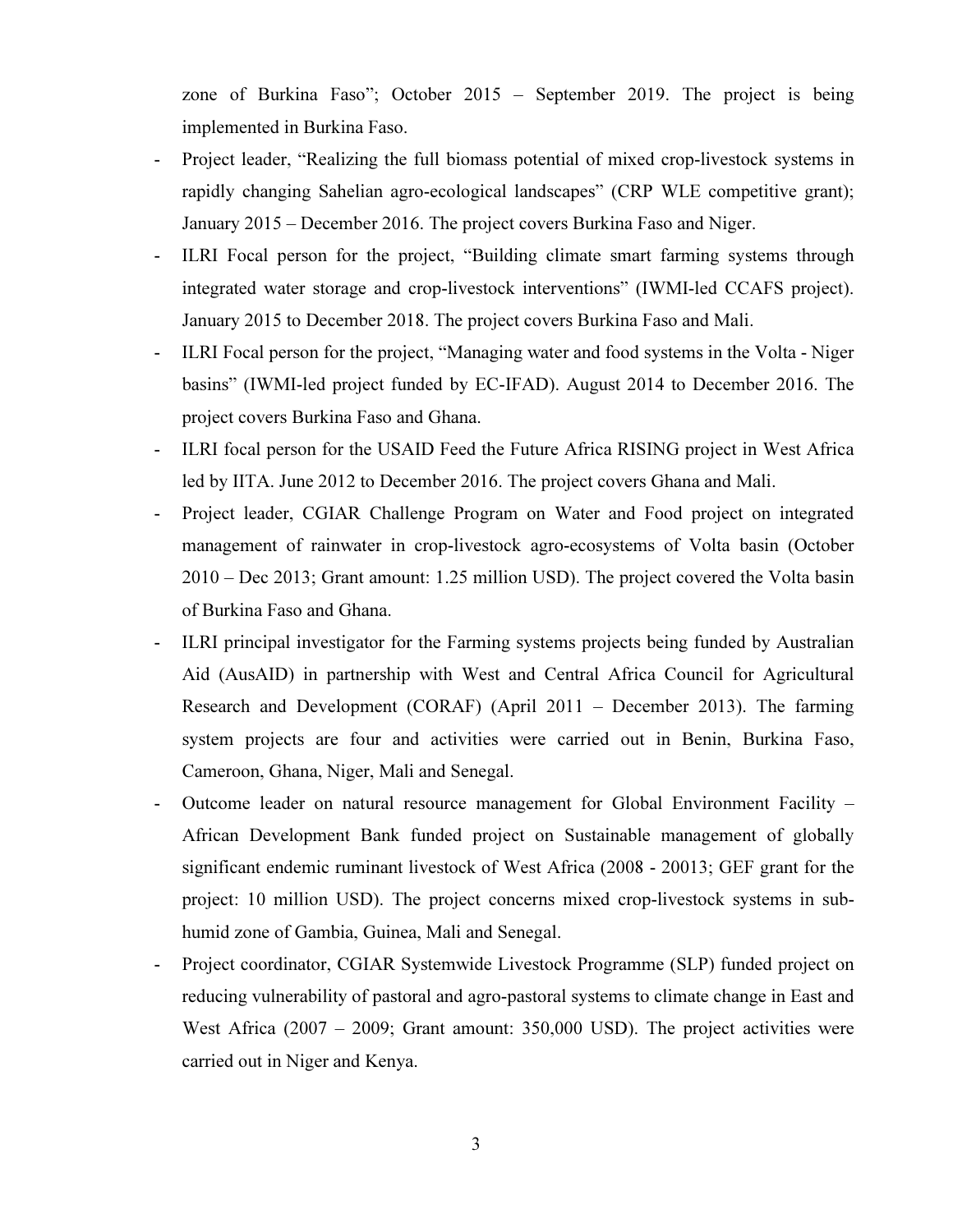- Principal Investigator, USAID Linkage program research on participatory conflict management for improved livestock productivity and sustainable natural resource use in West Africa (2004 – 2005; Grant amount: 100,000 USD). The project activities were carried out in Niger.
- Independent Consultant, September 2000 to August 2003. I conducted consultancy for International Livestock Research Institute (ILRI), Addis Ababa, Ethiopia and for a charitable Christian organization in Eindhoven, The Netherlands. Consultancy activities included editorial review of scientific papers, leadership training, preparation of training manuals, and counseling.
- Postdoctoral Fellow, March 1999 to June 2000, with Institute for Animal Science and Health (ID-Lelystad), P.O. Box 65, 8200 AB Lelystad, The Netherlands. I worked on the development of animal module of model on nutrient management in mixed crop-livestock production systems in the tropics. This was within a North-South project on nutrient monitoring in African farming systems (NUTMON). I also conducted a desk study on the fertilizer value of animal manure and contributed to the group research report.
- Graduate Fellow, November 1994 to November 1997, with International Livestock Research Institute (ILRI), B.P. 12404, Niamey, Niger Republic. I carried out research on the influence of grazing regimes on nutrition of cattle in Sahelian rangelands, the short-term effects of grazing by cattle on vegetation, monitored the feeding behaviour of cattle and conducted survey on the indigenous grazing management. I also contributed to the annual research report and journal articles of the institute.
- Field assistant (Zootechnic), December 1990 to August 1992, with West African Dwarf Goat project, Department of Animal Science, Obafemi Awolowo University, Ile-Ife, Nigeria. I conducted survey on goat nutrition in project villages, collected and analysed samples of feeds fed to goats, participated in the ecto-parasitic treatment of goats and browse survey, and contributed to the project reports.

### PUBLICATIONS

#### Theses

Ayantunde, A.A. 1998. Influence of grazing regimes on cattle nutrition and performance and vegetation dynamics in Sahelian rangelands. Ph.D Thesis, University of Wageningen, Wageningen, The Netherlands.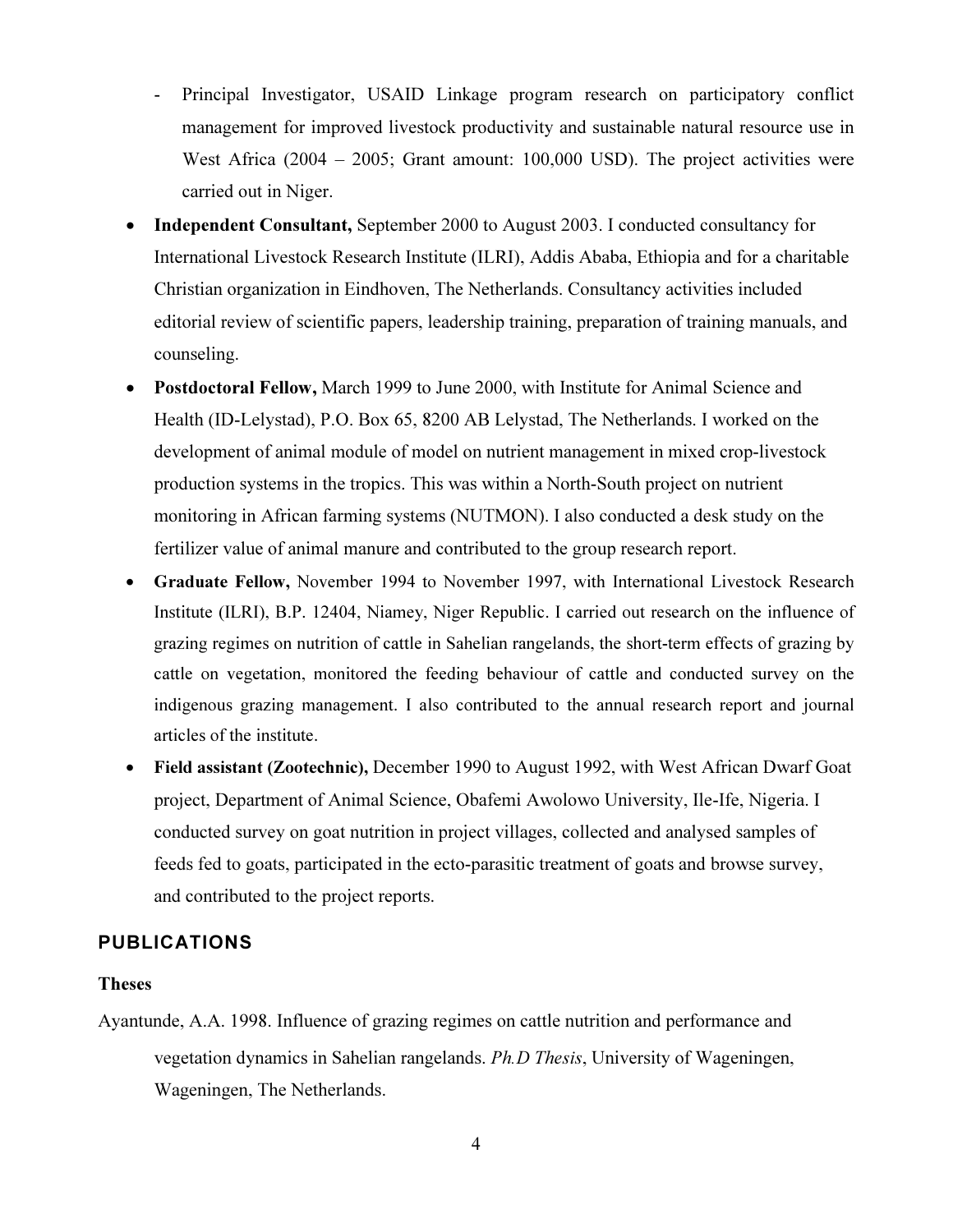- Ayantunde, A.A. 1994. Design and validation of a simulation model for small ruminants in smallholder livestock systems. MSc. Thesis, Agricultural University, Wageningen, The Netherlands.
- Ayantunde, A.A. 1989. The effect of replacing *Leucaena leucocephala* with palm leaves on feed intake and digestibility by West African dwarf goats. BSc. Thesis, Department of Animal Science, Obafemi Awolowo University, Ile-Ife, Nigeria.

#### Refereed journals

- Amole, T.A and Ayantunde, A.A. 2016. Assessment of existing and potential feed resources for improving livestock productivity in Niger. International Journal of Agricultural Research 11:40-55.
- Umutoni, C., Ayantunde, A., Turner, M. and Sawadogo, G.J. 2016. Community Participation in Decentralized Management of Natural Resources in the Southern Region of Mali. Environment and Natural Resources Research; Vol. 6 (2).
- Amole, T.A and Ayantunde, A.A. 2016. Improving livestock productivity: Assessment of feed resources and livestock management practices in Sudan-Savanna zones of West Africa. African Journal of Agricultural Research 11 (5):422-440.
- Turner, M.D., Butt, B., Singh, A., Brottem, L., Ayantunde, A. and Gerard, B. 2016. Variation in vegetation cover and livestock mobility needs in Sahelian West Africa. Journal of Land Use Science 11 (1):76-95. DOI 10.1080/1747423X.2014.965280
- Panyan, E.K., Karbo, N., Avornyo, F.K., Ayantunde, A., Kizito, F., and Tengan, K.2015. Rainwater management and soil improvement techniques in maize soy bean intercrop. African Journal of Applied Research 2 (2):6-18.
- Ayantunde, A.A., Turner, M.D. and Kalilou, A. 2015. Participatory analysis of vulnerability to drought in three agro-pastoral communities in the West African Sahel. Pastoralism: Research, Policy and Practice, 5:13. DOI 10.1186/s13570-015-0033-x.
- Umutoni, C., Ayantunde, A., and Sawadogo, G.J. 2015. Evaluation of feed resources in mixed croplivestock systems in Sudano-Sahelian zone of Mali in West Africa. International Journal of Livestock Research, 5 (8):27-36. DOI: 10.5455/ijlr.20150813090546.

Franklin, K.A., Ayantunde, A., Shaibu; M., Konlan, S. and Karbo, N. 2015. The effect of feed and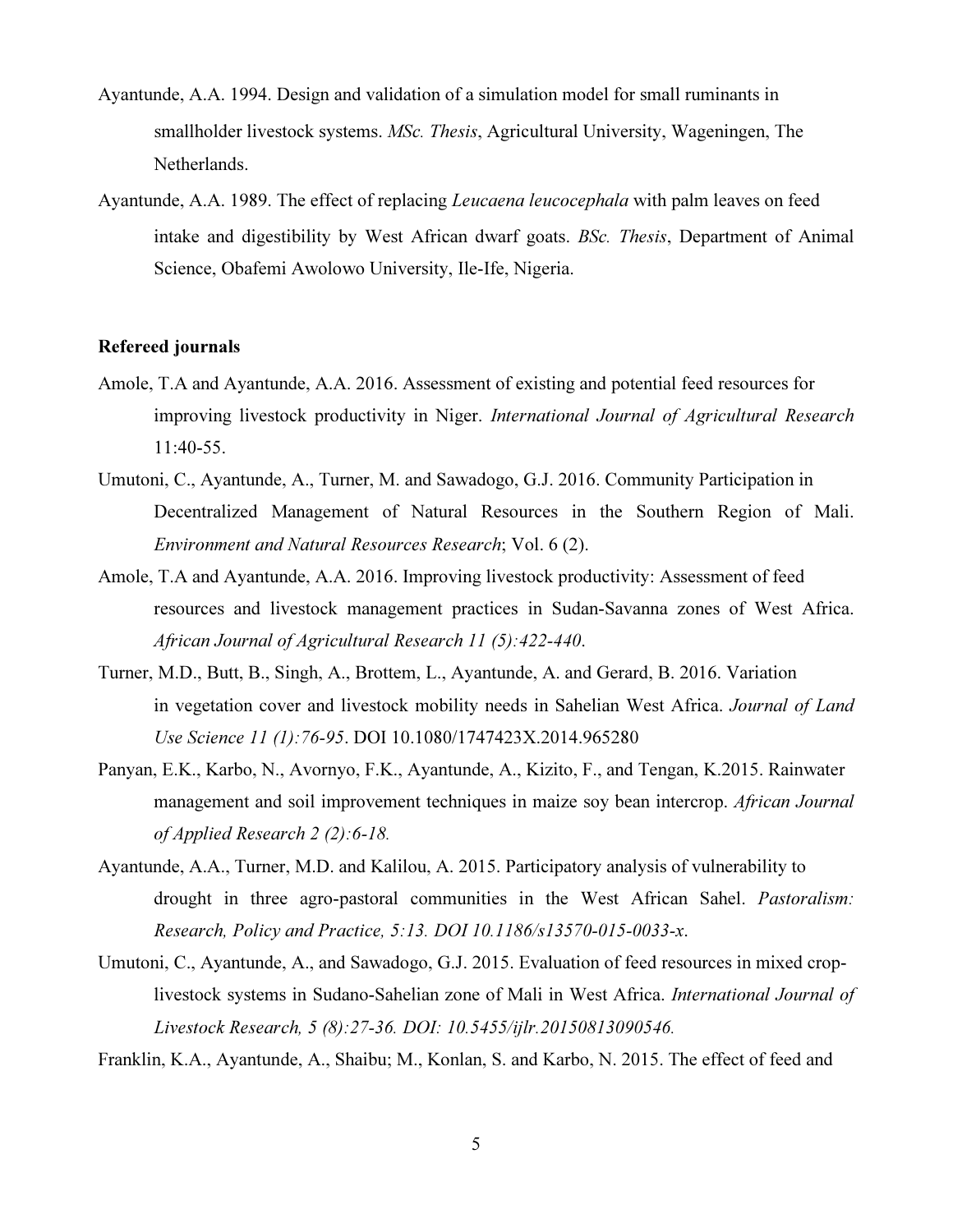health packages on the performance of village small ruminants in northern Ghana. International Journal of Livestock Research, 5 (7):91-98.

- Douxchamps, S., Ayantunde, A., Panyan, E.K., Ouattara, K., Kaboré, A. Karbo, N. and Sawadogo, B. 2015. Agricultural water management and livelihoods in the crop-livestock systems of the Volta Basin. Water Resources and Rural Development 6:92-104. DOI:10.1016/j.wrr.2014.10.001
- Ayantunde, A.A, Blummel, M., Grings, E. and Duncan, A.J. 2014. Price and quality of livestock feeds in suburban markets of West Africa's Sahel: Case study from Bamako, Mali. Revue d'élevage et de médecine vétérinaire des pays tropicaux 67 (1):13-21.
- Ayantunde, A.A., Asse, R., Said, M.Y. and Fall, A. 2014. Transhumance pastoralism, sustainable management of natural resources and endemic ruminant livestock in the sub-humid zone of West Africa. Environment, Development and Sustainability 16:1097-1117.
- Kizito, F., Panyan, E.K., Ayantunde, A., Bossio, D., Karbo, N., Avornyo, F.K. and Tengan. K. 2014. Water Balance Dynamics in Mixed Crop-Livestock Systems of Northern Ghana: Unraveling the Interactions between Farm-Level and Landscape Fluxes in the Face of Climate Change. American Journal of Climate Change 3:289-305.
- Turner, M.D., McPeak, J.G. and Ayantunde, A. 2014. The Role of Livestock Mobility in the Livelihood Strategies of Rural Peoples in Semi-Arid West Africa. Human Ecology 42:231- 247.
- Sabine Douxchamps, S., Ayantunde, A. and Barron, J. 2014. Taking stock of forty years of agricultural water management interventions in smallholder systems of Burkina Faso. Water Resources and Rural Development 3:1-13.
- Pasternak, D., Ibrahim, A. and Ayantunde, A. 2012. Evaluation of five pearl millet varieties for yield and forage quality under two planting densities in the Sahel. African Journal of Agricultural Research Vol. 7(32), pp. 4526-4535, 21.
- Turner, M.D., Ayantunde, A.A., Patterson, K.P. and Patterson, E.D.2012. Conflict management, decentralization and agropastoralism in Niger. World Development 40 (4) 745-757.
- Ayantunde, A.A., de Leeuw, J., Turner, M.D and Said, M. 2011. Challenges of assessing the sustainability of (agro)pastoral systems. Livestock Science 139:30-43.
- Turner, M.D., Ayantunde, A.A., Patterson, K.P. and Patterson, E.D.2011. Changing access to resources, social identity, and farmer-herder conflict in Sahelian West Africa. Journal of Developments Studies 47 (2):183-206.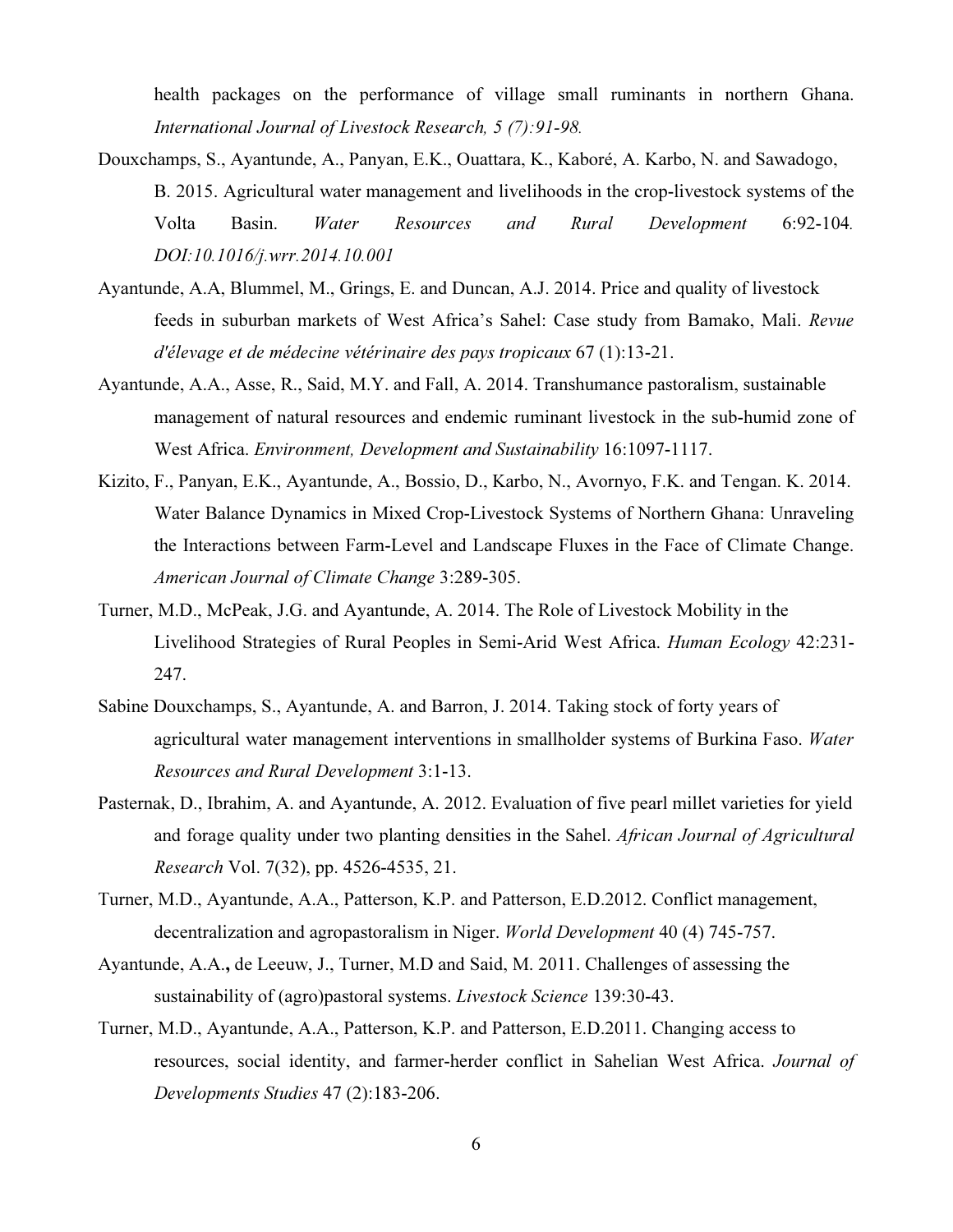- Zaibet, L., Traore, S., Ayantunde, A., Marshall, K., Johnson, N. and Siegmund-Schultze, M. 2011. Livelihood strategy in endemic livestock production systems in sub-humid zone of West Africa: Trends, tradeoffs and implications. Environment, Development and Sustainability 13:87-105.
- Abdoukarim, B.E., M'Naouer, D. and Ayantunde, A. 2010. Morphological characterization and breeding system identification of local sheep breeds in Niger. Advances in Animal Biosciences 1:414-415.
- Ayantunde, A.A., Hiernaux, P., Briejer, M., Udo, H. and Tabo, R. 2009. Uses of local plant species by agro-pastoralists in South-western Niger. *Ethnobotany Research & Applications* 7: 53-66.
- Hiernaux, P.H.Y., Ayantunde, A., Kalilou, A., Mougin, E., Gerard, B., Baup, F., Grippa, M. and Djaby, B. 2009. Trends in productivity of crops, fallow and rangelands in Southwest Niger: Impact of land use, management and variable rainfall. Journal of Hydrology 375: 65-77.
- Ayantunde, A.A., Fernández-Rivera, S. and Dan-Gomma, A. 2008. Sheep fattening with groundnut haulms and millet bran in the West African Sahel. Revue d'élevage et de médecine vétérinaire des pays tropicaux 61 (3-4): 215-220.
- Ayantunde, A.A., Briejer, M., Hiernaux, P., Udo, H.M.J. and Tabo, R. 2008. Botanical knowledge and its differentiation by age, gender and ethnicity in South-western Niger. Human Ecology 36:881-889.
- Ayantunde, A.A., Fernández-Rivera, S., Hiernaux, P.H., and Tabo, R. 2008. Implications of restricted access to grazing by cattle in wet season in the Sahel. Journal of Arid Environments 72:523-533.
- Ayantunde, A.A., Delfosse, P., Fernández-Rivera, S., Gerard, B., and Dan Gomma, A. 2007. Supplementation with groundnut haulms for sheep fattening in the West African Sahel. Tropical Animal Health and Production 39:207-216.
- Ayantunde, A.A., Kango, M., Hiernaux, P., Udo, H.M.J. and Tabo, R. 2007. Herders' perceptions on ruminant livestock breeds and breeding management in South-western Niger. *Human* Ecology 35:139-149.
- Ayantunde, A.A., Fernández-Rivera, S., Hiernaux, P.H., van Keulen, H. and Udo, H.M.J. 2002. Day and night grazing by cattle in the Sahel. Journal of Range Management 55:144-149. Ayantunde, A.A., Fernández-Rivera, S., Hiernaux, P.H.Y., van Keulen, H., Udo, H.M.J. and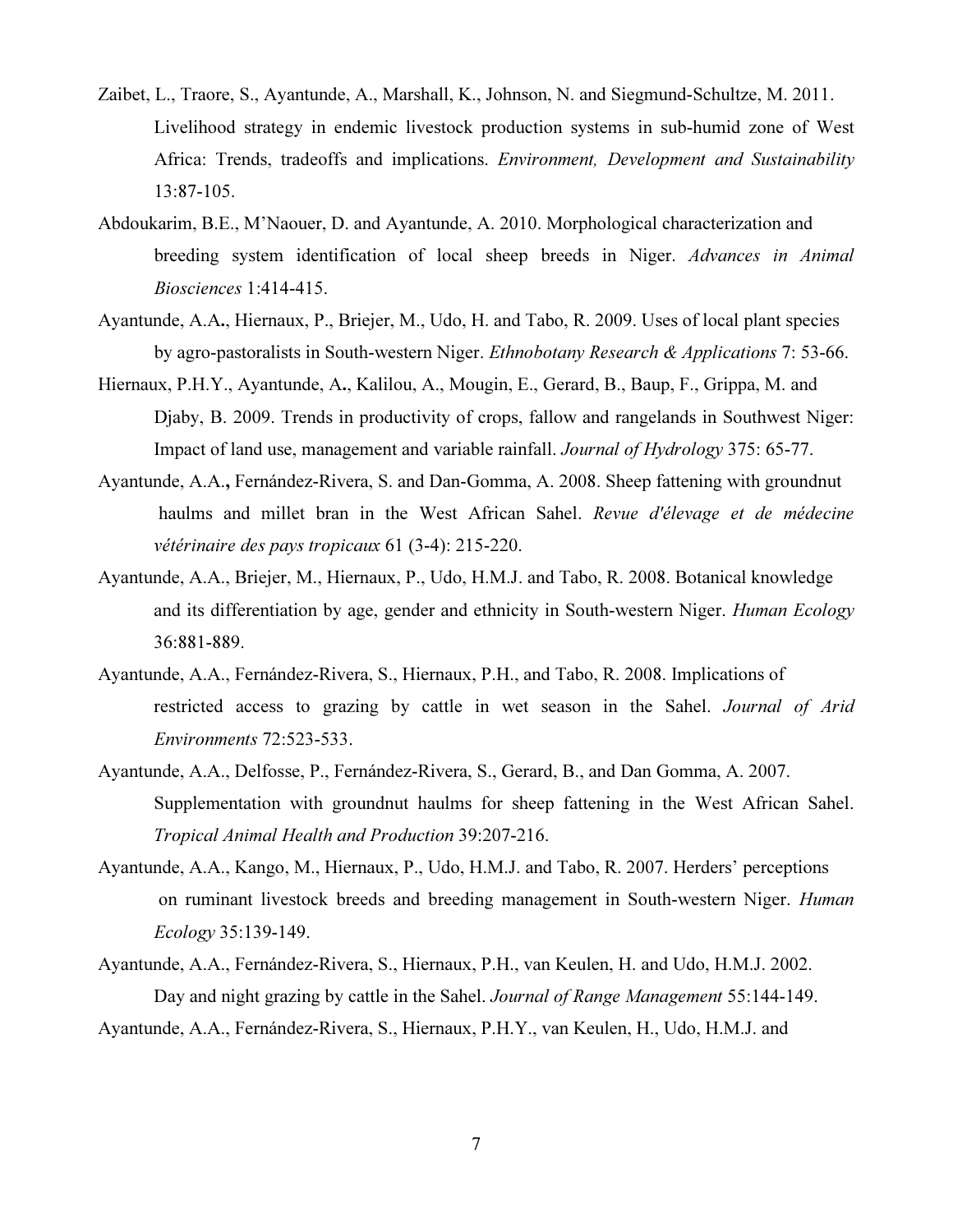Chanono, M. 2001. Effect of timing and duration of grazing of growing cattle in the West African Sahel on diet selection, faecal output, eating time, forage intake and live-weight changes. Animal Science 72:117-128.

- Ayantunde, A.A., Fernández-Rivera, S., Hiernaux, P.H.Y., van Keulen, H., Udo, H.M.J. and Chanono, M. 2000. Effect of nocturnal grazing and supplementation on diet selection, eating time, forage intake and weight changes of cattle. Animal Science 71: 333-340.
- Ayantunde, A.A., Williams, T.O., Udo, H.M.J., Fernández-Rivera, S., Hiernaux, P. and van Keulen, H. 2000. Herders' perceptions, practice, and problems of night grazing in the Sahel: Case studies from Niger. Human Ecology 28: 109-129.
- Ayantunde, A.A., Hiernaux, P., Fernández-Rivera, S., van Keulen, H. and Udo, H.M.J. 1999. Selective grazing by cattle on spatially and seasonally heterogeneous rangeland in Sahel. Journal of Arid Environments 42: 261-279.
- Ayantunde, A.A., Fernández-Rivera, S. and Chanono, M. 1998. Nocturnal grazing and supplementation effects on forage intake and weight changes of cattle. Journal of Animal Science 76 (supplement 1): 355 and *Journal of Dairy Science* 81 (supplement 1): 355 (abstr.).
- Bosman, H.G., Ayantunde, A.A., Steenstra, F.A. and Udo, H.M.J. 1997. A simulation model to assess productivity of goat production in the tropics. Agricultural Systems 54:539-576.
- Ayantunde, A.A., Fernández-Rivera, S., Hiernaux, P.H.Y. and Chanono, M. 1997. Effect of timing and duration of grazing on diet selection and performance of cattle. Journal of Animal Science 75 (supplement 1): 273 (abstr.).
- Fernández-Rivera, S., Ayantunde, A., Hiernaux, P.H.Y. and Turner, M. 1996. Nocturnal grazing effects on the nutrition of cattle. Journal of Animal Science 74 (supplement 1): 200 (abstr.).

#### Books, Book chapters and Proceedings

- Zaibet L, Traoré S, Ayantunde A, Marshall K, Johnson N, Siegmund-Schultze M (2009) Livelihood strategies in endemic livestock production systems: Trends, tradeoffs and implications. Paper presented at the 30th Conference of the International Scientific Council for Trypanosomosis Research and Control, AU/DREA, Entebbe-Uganda, 21-25 September 2009 (conference proceedings).
- Sere, C., Ayantunde, A., Duncan, A., Freeman, A., Herrero, M., Tarawali, S. and Wright, I. 2008.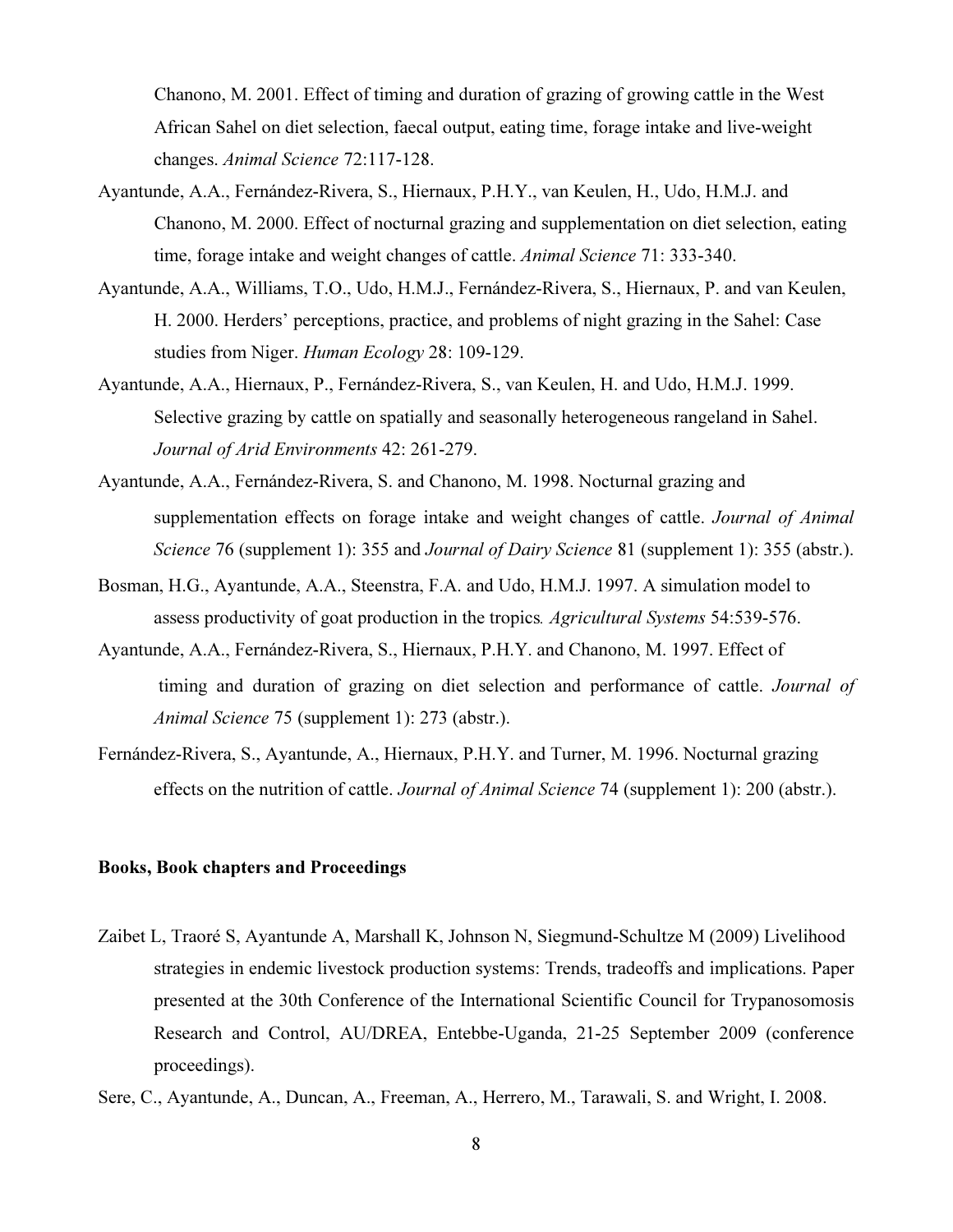Livestock production and poverty alleviation – challenges and opportunities in arid and semiarid tropical rangeland based systems. Proceedings of the International Grassland Conference and the International Rangeland Congress, 29 June – 5 July, 2008, Hohhot, China. Volume 1, page 19-26.

- Tabo R., Koala S., van Rooyen A., Ayantunde A., Bationo A. and Sessay M (editors). 2006. Combating Desertification and increasing Biodiversity: Best bet technologies adopted in DMP member countries. International Crops Research Institute for the Semi-Arid Tropics (ICRISAT), Patancheru, India. 78pp.
- Turner M.D., Ayantunde A.A., Patterson E.D. and Patterson, K.P. 2006. Farmer-herder relation and conflict management in agro-pastoral zone of Niger. Paper presented at International Conference on the Future of Transhumance Pastoralism in West and Central Africa. 21-25 November, 2006, Abuja, Nigeria. National Animal Production Research Institute, Ahmadu Bello University, Zaria, Nigeria.
- Ayantunde, A.A., Fernández-Rivera, S. and McCrabb, G. (editors) 2005. Coping with Feed Scarcity in Smallholder Livestock Systems in Developing Countries. Animal Sciences Group, UR, Wageningen, The Netherlands, University of Reading, Reading, UK, Swiss Federal Institute of Technology, Zurich, Switzerland and International Livestock Research Institute. Nairobi, Kenya. 307 pp.
- Bannink, A., Ayantunde, A.A. and van Vuuren, A.M. 2005. Validity of feed evaluation systems under feed scarcity. In: A.A. Ayantunde, S. Fernández-Rivera and G. McCrabb (eds.) Coping with Feed Scarcity in Smallholder Livestock Systems in Developing Countries. Proceedings of the international workshop on feed resources and undernutrition in livestock, 14-17 June 1999, International Livestock Research Institute, Addis Ababa, Ethiopia. pp. 264 – 276.
- Fernández-Rivera, S., Hiernaux, P.H., Williams, T.O., Turner, M.D., Schlecht, E., Salla, A., Ayantunde A.A. and Sangaré, M. 2005. Nutritional constraints to grazing ruminants in the millet-cowpea-livestock farming system of the Sahel. In: A.A. Ayantunde, S. Fernández-Rivera and G. McCrabb (eds.) Coping with Feed Scarcity in Smallholder Livestock Systems in Developing Countries. Proceedings of the international workshop on Feed resources and undernutrition in livestock, 14-17 June 1999, International Livestock Research Institute, Addis Ababa, Ethiopia. pp. 157 – 182.

Ayantunde, A.A., Fernández-Rivera, S., Hiernaux, P., van Keulen, H. and Udo, H.M.J. 1999.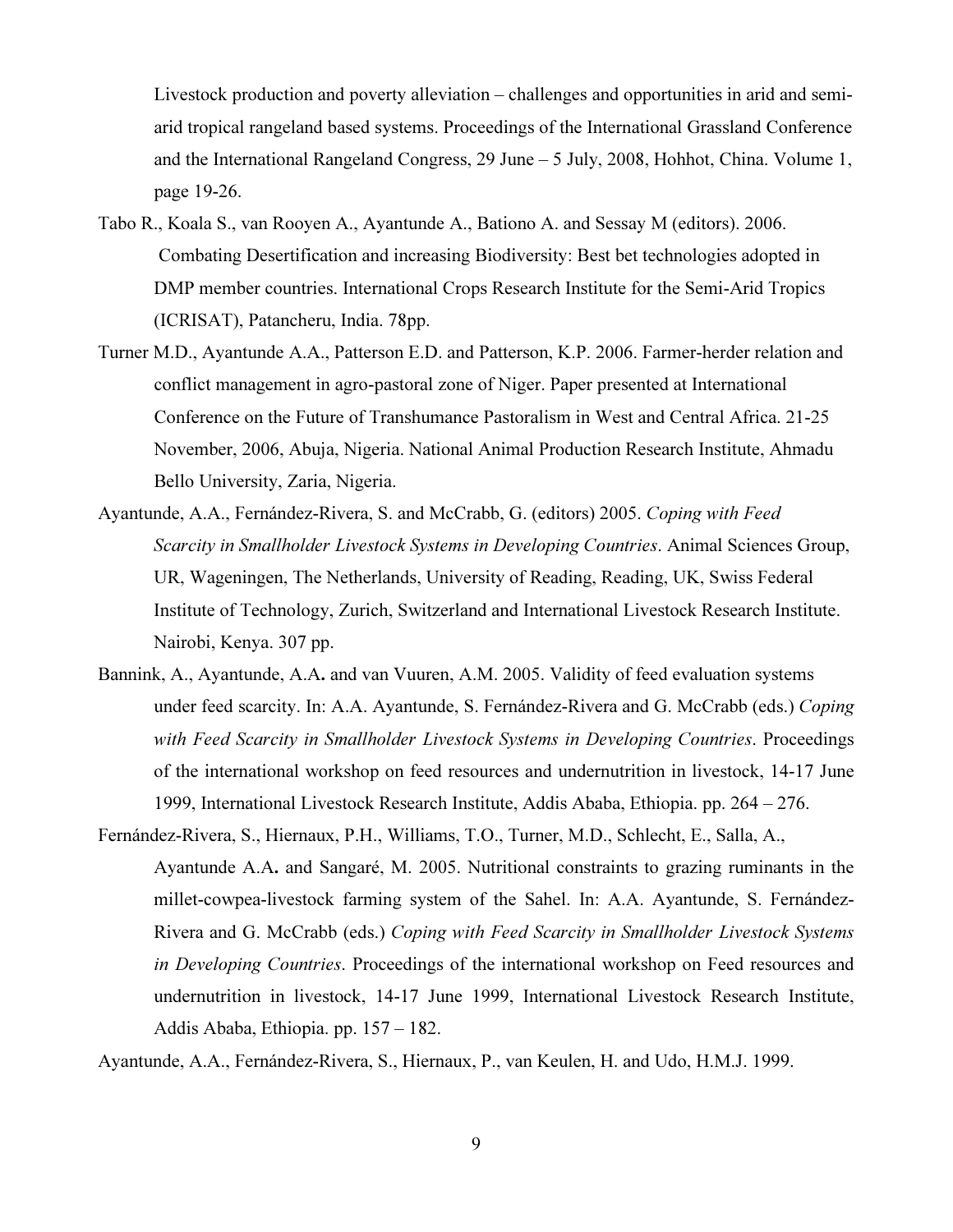Forage intake and feeding behaviour of day and/ or night grazing cattle in Sahelian rangelands. In Regulation of feed intake (eds. D. van der Heide, E.A. Huisman, E. Kanis, J.W.M. Osse and M.W.A. Verstegen), Proceedings of the 5<sup>th</sup> Zodiac Symposium, 22-24 April 1998, Wageningen, The Netherlands. CAB International, Wallingford, UK. pp. 197- 202.

Hiernaux, P., Ayantunde, A., de Leeuw, P., Fernández-Rivera, S., Sangaré, M. and Schlecht, E. 1999. Foraging efficiency, stocking rates, grazing pressure and livestock weight changes in the Sahel. In People and Rangelands Building the Future (eds. D. Eldridge and D. Freudenberger), Proceedings of the VI International Rangeland Congress, 19 – 23 July 1999, Townsville, Australia. pp. 511-512.

#### Reports, briefs and non-refereed journals

- Konlan, S.P., Ayantunde, A.A., Weseh, A., Dei, H.K. and Avornyo, F.K. 2015. Opportunities and challenges of emerging livestock feed markets in northern Ghana. Africa RISING Project Technical report, February 2015. International Livestock Research Institute, Nairobi, Kenya. https://cgspace.cgiar.org/handle/10568/67183
- Amole, T., Zijlstra, M., Descheemaeker, K. and Ayantunde, A.A. 2014. Simulation of small ruminant system productivity in the humid tropics of southwestern Nigeria. ILRI Project Report. Nairobi, Kenya: International Livestock Research Institute (ILRI). http://hdl.handle.net/10568/67773
- Konlan, S.P., Ayantunde, A.A., Dei, H.K. and Avornyo, F.K. 2014. Evaluation of existing and potential feed resources for ruminant production in northern Ghana. Africa RISING Project Technical report, September 2014. International Livestock Research Institute, Nairobi, Kenya. https://cgspace.cgiar.org/handle/10568/42338
- Umutoni, C. and Ayantunde, A.A. 2014. Evaluation of feed resources in mixed crop-livestock systems in the Sudano-Sahelian zone of Mali. Africa RISING Project Technical report, May 2014. International Livestock Research Institute, Nairobi, Kenya. https://cgspace.cgiar.org/handle/10568/42337
- Amole, T.A. and Ayantunde, A.A. 2014. Assessment of existing and potential feed resources to improve livestock productivity in dryland areas of Niger. ILRI Project Report. Nairobi, Kenya: ILRI. https://cgspace.cgiar.org/handle/10568/59825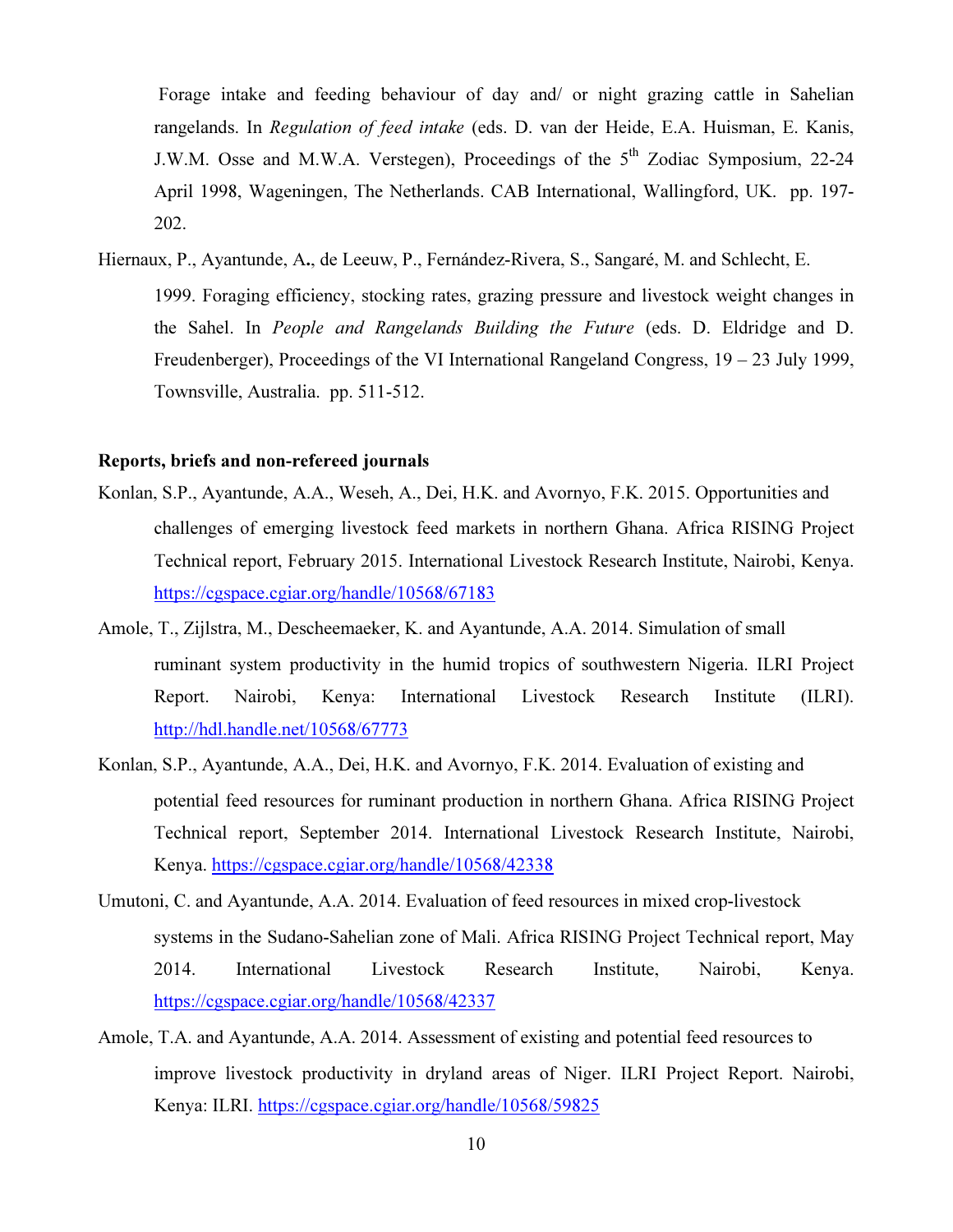- Amole, T.A. and Ayantunde, A.A. 2014. Assessment of existing and potential feed resources to improve livestock productivity in the dryland areas of Burkina Faso. ILRI Project Report. Nairobi, Kenya: ILRI. https://cgspace.cgiar.org/handle/10568/59823
- Ayantunde, A., Said M and Fall, A. 2012. Assessment of social processes in relations to natural resource management interventions in sub-humid zone of West Africa. Research Report, International Livestock Research Institute (ILRI), Nairobi, Kenya. 24 pages.
- Douxchamps, S., Ayantunde, A. and Barron, J., 2012. Evolution of Agricultural Water Management in Rainfed Crop-Livestock Systems of the Volta Basin. Colombo, Sri Lanka: CGIAR Challenge Program for Water and Food (CPWF). 74p. (CPWF R4D Working Paper Series 04).
- Ayantunde, A., Asse, R., Said, M., and Fall, A. 2011. Transhumance and endemic ruminant livestock in sub-humid zone of West Africa. Policy Brief, International Livestock Research Institute (ILRI), Nairobi, Kenya. 7 pages.
- Ayantunde, A., Asse, R., Fall, A. and Said, M. 2010. Transhumance and endemic ruminant livestock in sub-humid zone of West Africa – contexts, concepts and challenges. A synthesis report for GEF – AfDB funded project "Sustainable management of globally significant endemic ruminant livestock of West Africa. International Livestock Research Institute (ILRI), Nairobi, Kenya. 62 pages.
- Ayantunde, A.A., Said, M. and Turner, M. 2009. Identifying livestock-based risk management and coping options to reduce vulnerability to droughts in agro-pastoral and pastoral systems in East and West Africa. Final Project Report submitted to Systemwide Livestock Programme (SLP).
- Ayantunde, A.A., Asse, R. and Djilgal, N. 2009. Indicators for natural resources in Nianija, The Gambia. Report of community workshop on review and update of indicators for critical natural resources in Nianija, Gambia under the project "Sustainable management of globally significant endemic ruminant livestock of West Africa".
- Ayantunde, A.A., Asse, R. and Djilgal, N. 2009. Indicators for natural resources in Bandafassi, Senegal. Report of community workshop on review and update of indicators for critical natural resources in Bandafassi, Senegal under the project "Sustainable management of globally significant endemic ruminant livestock of West Africa".

Ayantunde, A.A., Asse, R. and Djilgal, N. 2009. Indicators for natural resources in Garalo, Mali.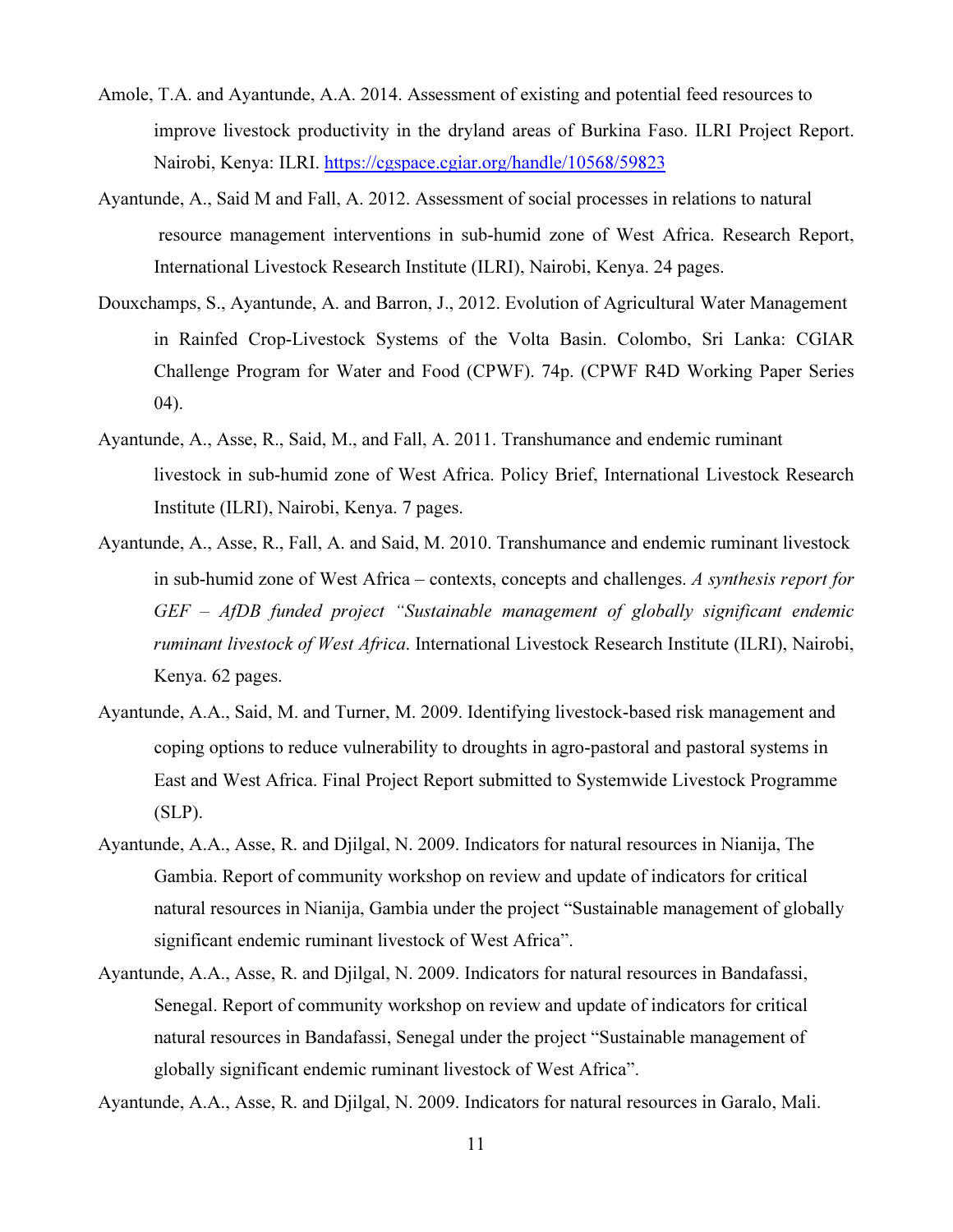Report of community workshop on review and update of indicators for critical natural resources in Garalo, Mali under the project "Sustainable management of globally significant endemic ruminant livestock of West Africa".

- Ayantunde A.A. and Kalilou A. 2008. Participatory vulnerability analysis in agro-pastoral communities in Niger. A report of community workshop on participatory assessment of vulnerability in three agro-pastoral communities in Niger.
- Lesnoff, M., Saley, M., Adamou, K., N'Djaffa, H., Ayantunde, A. and Gerard, B. 2008. 12mo: Une méthodologie rétrospective pour l'estimation des parameters démographiques des cheptels de ruminants domestiques tropicaux. CIRAD (Centre de coopération international en recherche agronomique pour le développement), ILRI (International Livestock Research Institute).
- Lesnoff, M.; Saley, M.; Adamou, K.; N'Djafa Ouga, H.; Ayantunde, A.; Gerard, B. 2008. French Agricultural Research Centre for International Development, Montpelier (CIRAD), Cedex, ILRI, Nairobi (Kenya). 2008. 12 Mo. A retrospective method for estimating demographic parameters in tropical ruminant livestock population. Version 3.1. ILRI Manuals and Guides. no. 3. 53p. Montpelier, Cedex (France): CIRAD.
- Ayantunde, A.A. and Breijer, M. 2007. Indigenous ecological knowledge and biodiversity conservation: A case study from south-western Niger. International Livestock Research Institute (ILRI) report. 69 pp.
- Turner M.D., Ayantunde A.A., Patterson E.D. and Patterson, K.P. Conflict management for improved livestock productivity and sustainable natural resource use in Niger, West Africa. International Livestock Research Institute (ILRI) report. 97 pp.
- Hiernaux, P. and Ayantunde, A. 2004. The Fakara: a semi-arid agro-ecosystem under stress. Report of research activities of International Livestock Research Institute (ILRI) in Fakara, South-western Niger, between 1994 and 2002, submitted to Desert Margins Program, ICRISAT Niamey, Niger, 95 pp.
- Ayantunde, A.A., Bannink, A., Hindle, V.A., ten Berg, H.F.M., van Evert, F.K. and van Vuuren, A.M. 1999. Nutrient management in topical agro-ecosystems with emphasis on livestock. Report ID-Lelystad no. 99.074, Institute for Animal Science and Health (ID-Lelystad), Lelystad, The Netherlands.

Bannink, A., Ayantunde, A.A. and van Vuuren, A.M. 1999. Coping with feed scarcity and